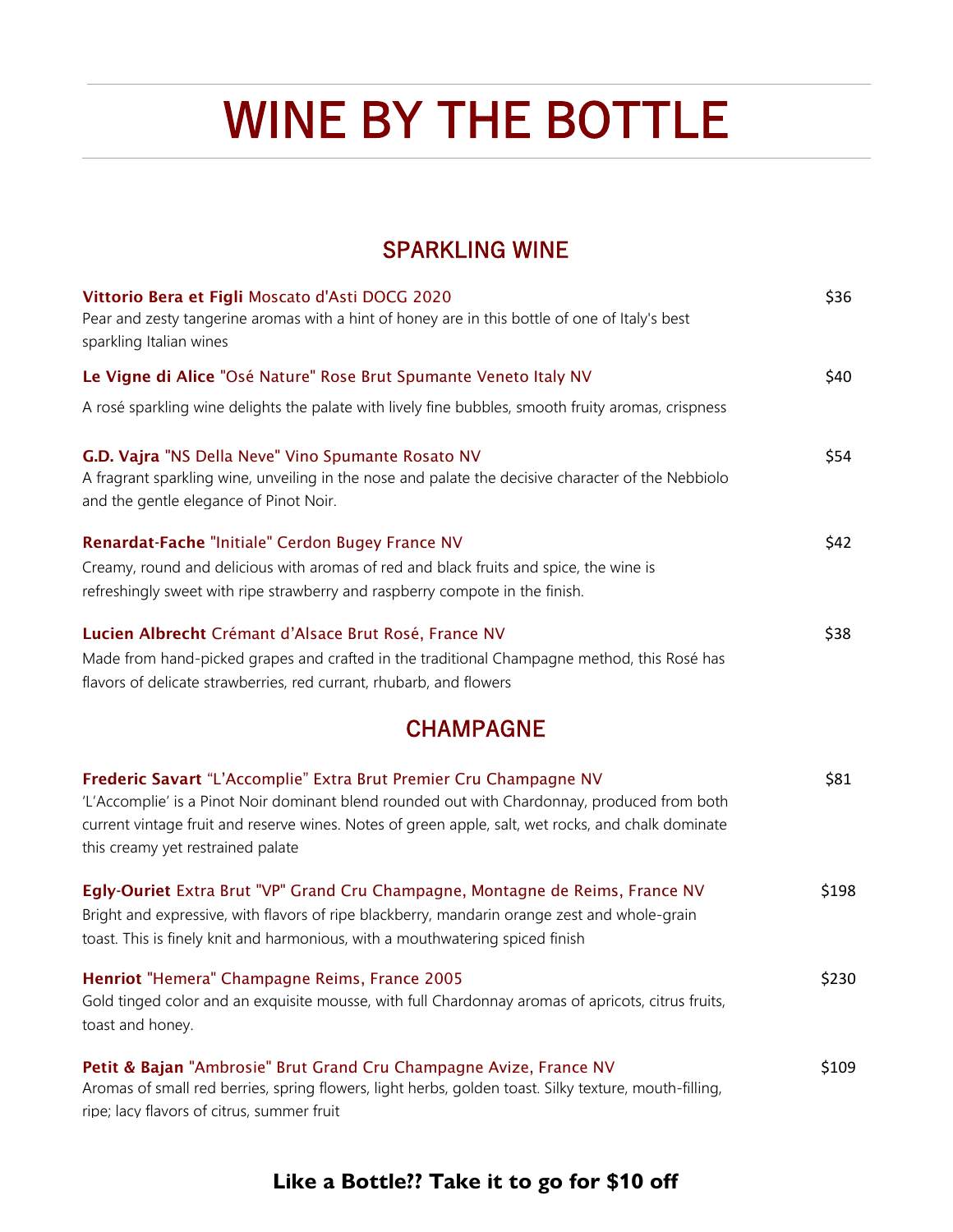| Philiponnat Royale Reserve Brut Champagne, France (NV)<br>A dry style, this classic nonvintage from Philipponnat is showing well, with greater depth than in<br>the past. The wine has maturity, with toast, almonds and cookies, but retaining the acidity to give                                      | \$98  |
|----------------------------------------------------------------------------------------------------------------------------------------------------------------------------------------------------------------------------------------------------------------------------------------------------------|-------|
| Vilmart & Cie Brut 1er Cru Champagne, France (NV)<br>This blend of 70% Chardonnay and 30% Pinot Noir is vinified entirely in the larger size oak barrels<br>known as foudres, and it's typically a blend of three vintages. Rich in texture yet elegantly carried,<br>and it ages with remarkable grace. | \$108 |
| Bollinger Special Cuvee Champagne, France (NV)<br>On the nose, it has a beautiful aromatic complexity, ripe fruit, and spicy aromas, with hints of<br>roasted apples, apple compote, and peaches. On the palate, there is a subtle combination of<br>structure, length, and vivacity.                    | \$117 |
| Bollinger "La Grande Année" Champagne, France 2014<br>A precise and fruity nose with a slight scent of sea-air. Aromas of cherry and lemon mingle with<br>quince and bergamot. Then notes of hazelnut and almond, peach and mirabelle plum complete<br>this wine's range of aromas.                      | \$235 |
| Dom Pérignon Brut Champagne Epernay, France 2010<br>A firm and vivid Champagne with a precise, focused palate. Full-bodied and dry. Layered and<br>bright with light pineapple, peach, praline, cooked-apple and stone aromas and flovers.                                                               | \$342 |
| Jean Vesselle Oeil de Perdrix Champagne, France NV<br>A beautiful Rosé made from 100% Pinot Noir. Aromas of red roses, orange zest, white pepper,<br>light herbs. Medium-bodied yet light on the tongue                                                                                                  | \$93  |
| Guy Larmandier 1 <sup>er</sup> Cru "Vertus" Rosé Champagne NV<br>Fresh red berries, tangerine, sweet butter and candied rose on the highly perfumed nose. Silky<br>and expansive, offering juicy red berry and floral pastille flavors supported by an undercurrent of<br>chalky minerals.               | \$78  |
| Egly-Ouriet Extra Brut Grand Cru Rosé Champagne 2016<br>Wildly floral with blood orange and a hint of red berries, this champagne is all about precision<br>and purity with a ton of cleansing acidity to complement the richness.                                                                       | \$233 |
| Bollinger "La Grande Année" Rosé Champagne, France 2012<br>A precise and fruity nose with a slight scent of sea-air. Aromas of cherry and lemon mingle with<br>quince and bergamot. Then notes of hazelnut and almond, peach and mirabelle plum complete                                                 | \$250 |

this wine's range of aromas.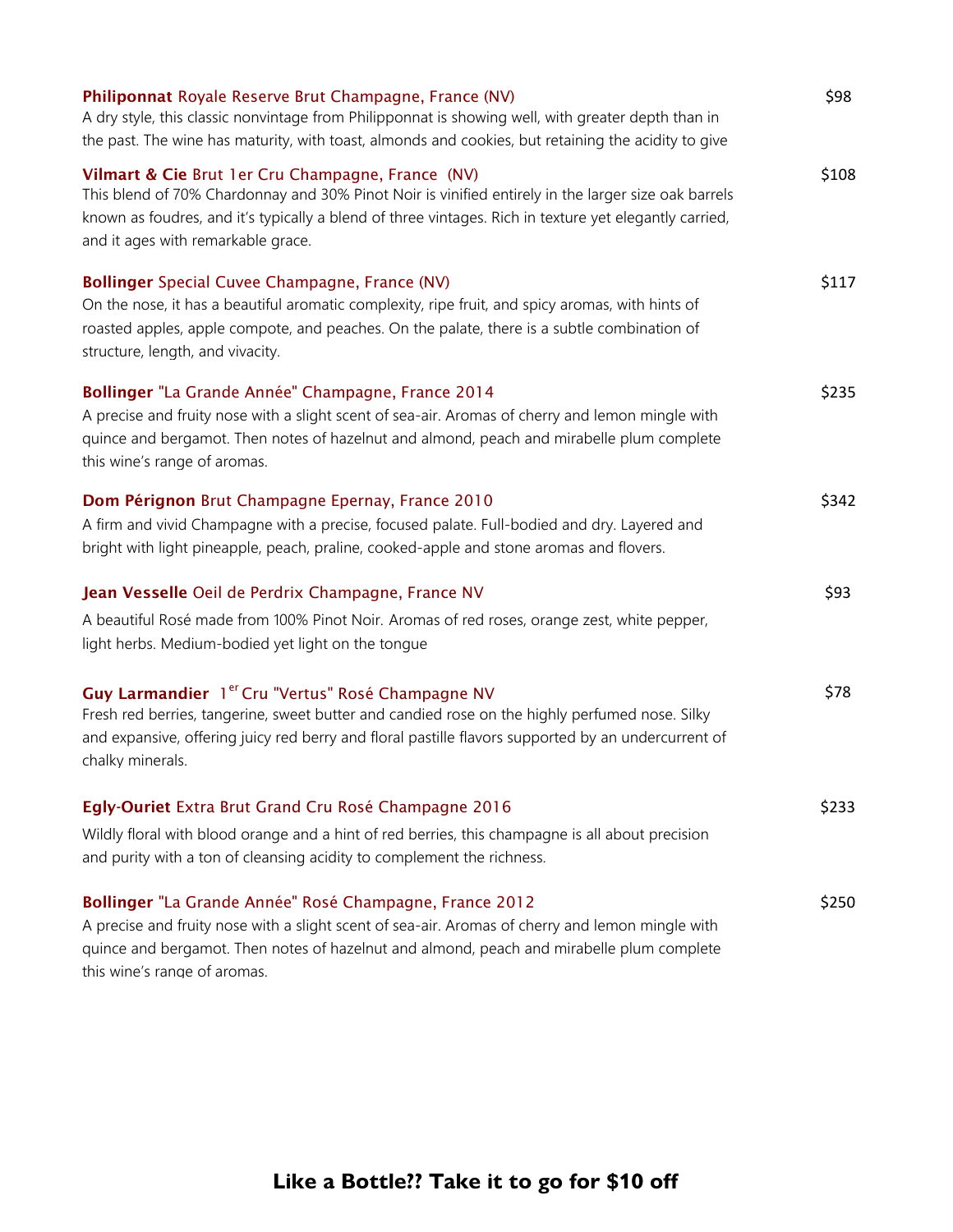### WHITE WINE

| Leitz Riesling Spätlese Rüdesheimer Magdalenenkreuz Germany 2019<br>From Laurent Barth's organic estate in Alsace, this wine is a lovely aperitif with aromas of green<br>apple, lime-flower, almond, and honevsuckle.                                                                  | \$38 |
|-----------------------------------------------------------------------------------------------------------------------------------------------------------------------------------------------------------------------------------------------------------------------------------------|------|
| Maison Noir "Bottoms Up" Riesling Blend Willamette Valley, 2018<br>Predominantly Riesling with equal parts Muller Thurgau, Pinot Blanc and Gewurztraminer playing<br>a small supporting role. Chin-dripping peaches, aromatic citrus, great acidity, and just a kiss of<br>sweetness.   |      |
| Laurent Barth Pinot Gris Alsace, France 2019<br>From Laurent Barth's organic estate in Alsace, this wine is a lovely aperitif with aromas of green<br>apple, lime-flower, almond, and honeysuckle.                                                                                      | \$69 |
| Jolie Laide "Mére" Pinot Gris Healdsburg, California 2021<br>Wildly perfumed of Charentias melon, stone fruit, bergamot. A new blend of two vineyards; Vista<br>Verde vineyard complimented beautifully with Glen Oaks vineyard that has been a staple in this<br>Pinot Gris for years. | \$48 |
| Domaine Maurice Schoech "Harmonie R" Alsace, France 2012<br>Notes of chicken bouillon, golden raisin, sweet corn, and grilled pineapple frame a core of<br>brooding volcanic power                                                                                                      | \$70 |
| Laurent Barthe "Racines Métisses" Blanc Alsace, France 2018<br>Bright citrus, lime-flower, white fruits and Riesling aromas . A subtle touch of spice on the palate,<br>with silky white fruits, citrus and floral notes, with a crystalline minerality in the finish                   | \$40 |
| Hajszan Neumann Hemischter Satz (Nussberg) Austria 2017                                                                                                                                                                                                                                 | \$39 |
| A lifted, savory and aromatic edge of crushed ivy and lemon balm on the nose that mingles<br>pleasantly with lemon zest. It is the lemon that is most present on the zingy, concentrated palate.                                                                                        |      |
| Harper Voit Surlie Pinot Blanc Willamette Valley, Oregon 2019<br>Crisp green apple, lemon wafer and a hint of butter bring out well rounded flavors that carry a<br>hint of residual sugar.                                                                                             | \$42 |
| Joseph Cattin Pinot Blanc Alsace, France 2019<br>Apple and floral aromas on the nose, creamy mouth feel with notes of pear, lemon and honey<br>finishing with green apple skins. Easy drinking and fruity                                                                               | \$38 |
| Christina Grüner Veltliner Niederosterreich, Austria 2019<br>Medium-bodied, dry. Neither fined nor filtered. Apple, stone fruit, and the requisite pepper spice.<br>The complex finish has a delicate balance of fruit, mineral, and acid.                                              | \$36 |
| Flora Grüner Veltliner Niederosterreich, Austria 2020                                                                                                                                                                                                                                   | \$45 |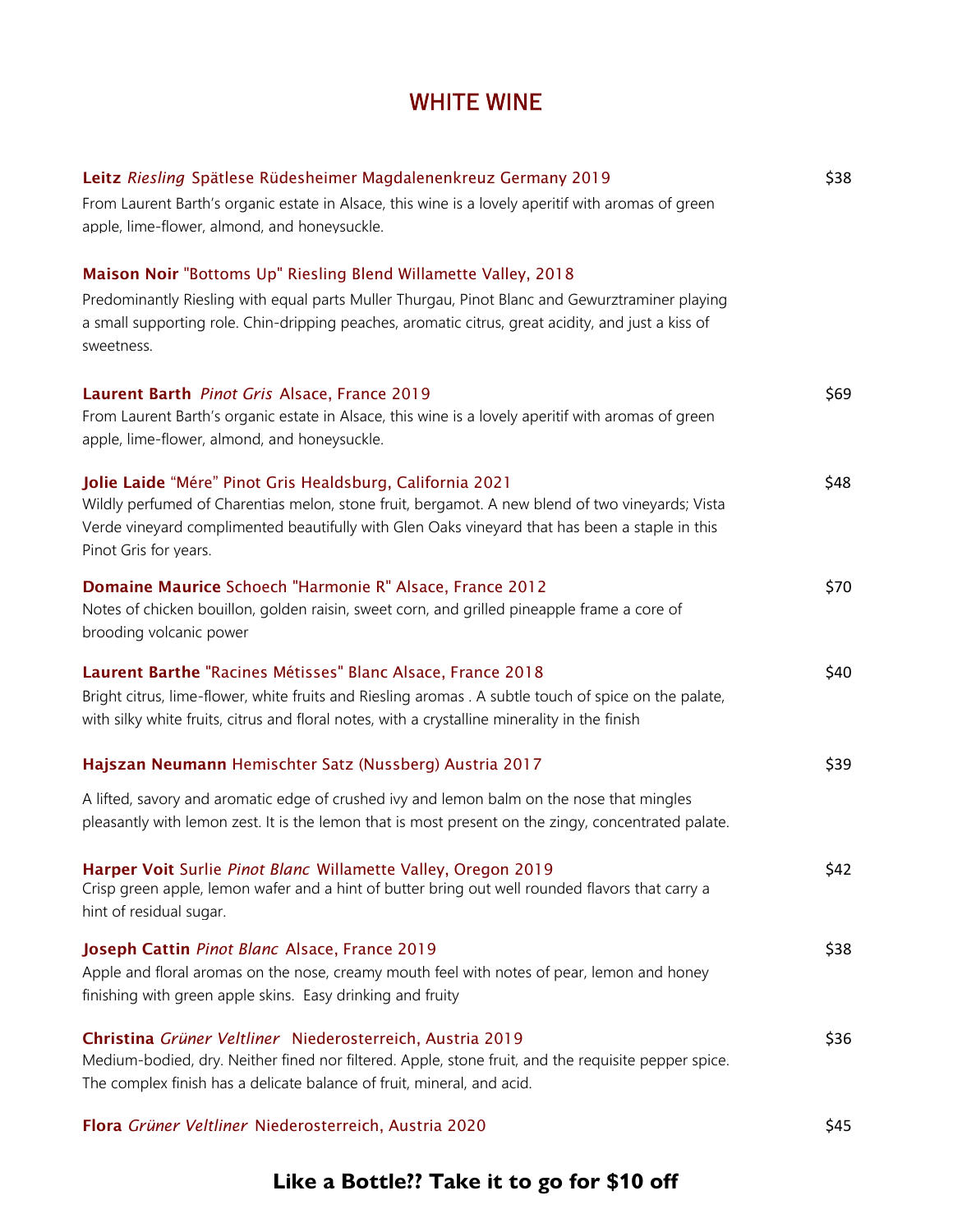| Medium-bodied, dry. Neither fined nor filtered. Apple, stone fruit, and the requisite pepper spice.<br>The complex finish has a delicate balance of fruit, mineral, and acid.                                                                                                       |       |
|-------------------------------------------------------------------------------------------------------------------------------------------------------------------------------------------------------------------------------------------------------------------------------------|-------|
| Weingutt Knoll "Ried Loibenberg" Gruner Veltliner Smaragd Wachau, Austria 2018<br>Ripe with clear mineral tones. Powerful, fleshy and slightly sticky in taste. Rich and round taste                                                                                                | \$84  |
| with apricot and honey                                                                                                                                                                                                                                                              |       |
| La Marea Albarino Kristy Vineyard, Monterey California 2020<br>Fresh, savory and aromatic character. Straw-yellow color, it has an intense floral perfume.<br>Hawthorn, white peach and soft and fine herbs                                                                         | \$38  |
| Jean-Paul Balland Sancerre Loire Valley, France 2019<br>Intense aromas at first, fine, very mild of ripe peach with hints of citrus and fresh herbs. The nose<br>opens up with scents of anise and mint to sweet quince and pineapple                                               | \$40  |
| Hippolyte Reverdy Sancerre Loire Valley, France 2020<br>Very pure Sancerre aroma, generous, fresh, without grassy edges. The palate is expansive, then<br>the nervosity makes its appearance and the finish is dry and lipsmackingly good.                                          | \$64  |
| Pierre-Olivier Bonhomme "Sauvignon" Loire, France 2020<br>Crisp, sweet heritage baking apples, fruit custard, and tangy mango on the nose. Rich and<br>medium bodied texture. Spice on the finish with lush and tropical character.                                                 | \$48  |
| Marc Deschamps Pouilly-Fumé "Les Champs de Cri" Loire Valley, France 2017<br>The bright yellow color with golden highlights opens on a delicate nose that combines the smells<br>of white flowers with those of citrus fruits.                                                      | \$45  |
| J. de Villebois Pouilly-Fumé Loire Valley, France 2020<br>Medium-bodied, with notes of lime and lemon pith, some herbaceous notes, a touch of saline,<br>earthy minerals, followed by a bit of white peach with mouth-watering acidity and a moderately<br>long finish.             | \$50  |
| François Cazin "Le Petit Chambord" Cour-Cheverny Loire, France 2019<br>100% Romorantin. A deep and complex nose of fresh apricot, lime peel, quince, and complex<br>base of soil tones and a topnote of dried flowers. The palate is bright, full-bodied and zesty                  | \$41  |
| Château Carbonnieux Pessac-Léognan Blanc Grand Cru Classé de Graves 2019<br>A tight and mineral driven wine, cool and crisp in feel. Its green fruits, herbal edge and mineral<br>texture are all meld with the grapefruit-laden acidity and structured finish.                     | \$82  |
| Chateau Auney L'Ermitage Graves Blanc Bordeaux, France 2019<br>The nose on this Graves Blanc is complex and herbaceous, but the palate takes it even a step<br>further. Just-ripe citrus, white peach, wildflowers and straw finish long with just a hint of vegetal<br>bitterness. | \$40  |
| Domaine Lionnet "Pierre Blanche" Saint Joseph, France 2019<br>Vibrant, mineral-accented citrus and orchard fruit aromas are complemented by suggestions of<br>fennel and jasmine. Juicy and focused on the palate, offering concentrated pear, tangerine and<br>anise flavors       | \$84  |
| JL Chave Hermitage Blanc France 2017                                                                                                                                                                                                                                                | \$340 |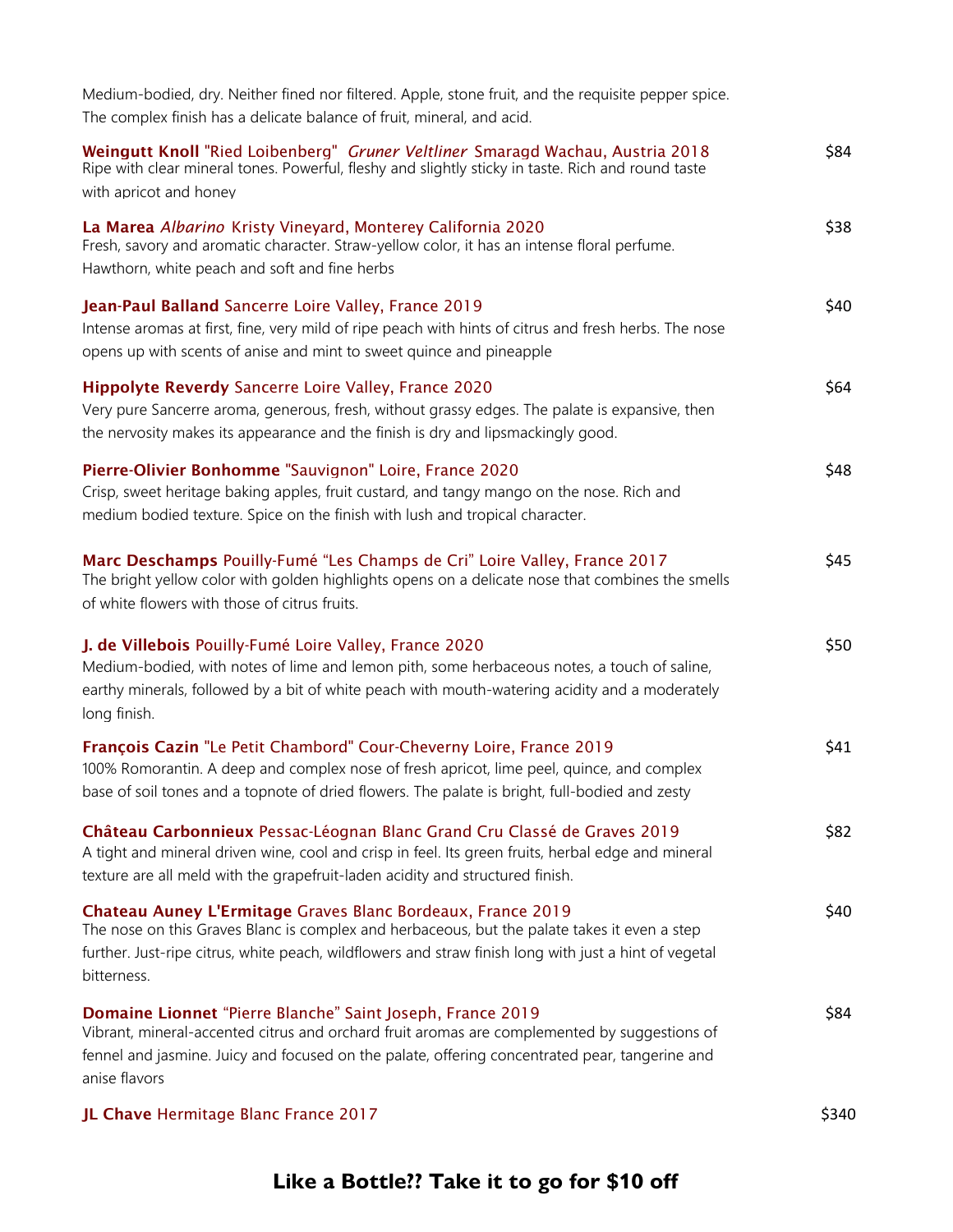| Gorgeous white flowers, honeysuckle, ripe quince, and toasted almond notes dominate the<br>bouquet, and it has that rare mix of richness and opulence paired with incredible purity,                                                                                     |       |
|--------------------------------------------------------------------------------------------------------------------------------------------------------------------------------------------------------------------------------------------------------------------------|-------|
| Edi Simcic Chardonnay Goriska Brda, Slovenia 2014<br>Notes of butter, mineral notes, and finely integrated spices maturing in the wood. In the mouth, it<br>is full, strong, massive and at the same time balanced with a solid structure                                | \$42  |
| Domaine Cheveau Macon-Fuisse, France 2019<br>Aromas of warm bread, dried white flowers and crisp yellow and green orchard fruit. Medium to<br>full-bodied                                                                                                                | \$42  |
| Guy Bocard "Les Narvaux" Mersault Côte-d'Or, France 2019<br>Clean on the nose, pronounced intensity, with aromas of candle wax and honey, stewed sweet<br>dessert apple, and a hint of mushroom                                                                          | \$93  |
| Domaine Christian Moreau Chablis Valmur Grand Cru 2019<br>Displays brilliant delineation on a nose of yellow plum, wet limestone and light floral scents. The<br>fresh, vibrant palate sparkles with energy and offers veins of tropical fruit                           | \$162 |
| Jean et Sebastien Dauvissat "Vaillons Vielles Vignes" Chablis 1 <sup>er</sup> Cru 2019                                                                                                                                                                                   | \$78  |
| This wine showcases a minty character to the ripe, expressive and attractively layered nose of<br>both white and yellow peach, nectarine and iodine along with a plethora of floral elements.                                                                            |       |
| Daniel-Etienne Defaix Chablis 1 <sup>er</sup> Cru "Les Lys" France, 2006<br>Complex earthy notes on the nose with mineral undertones, immense depth and texture on the<br>palate and superb zesty length with notes of buttered brioche                                  | \$78  |
| Chateau de la Cree "Les Tourelles" 1 <sup>er</sup> Cru Montagny, France 2018<br>Deep intensity of floral and exotic aromas. The palate is quite fresh during the attack with a<br>vibrant acidity                                                                        | \$48  |
| Albert Bichot Santenay Blanc France 2016                                                                                                                                                                                                                                 | \$76  |
| Meyer lemon, pineapple, and freshly baked sweet apple tarts. The fresh fruit aroma is<br>complemented by subtle notes of toasted hazelnut, honeysuckle, and white flowers                                                                                                |       |
| Ridge Estate Chardonnay Santa Cruz Mountains, California 2020<br>Golden straw color, notes of citrus, vanilla and apple on the nose. Medium to full-bodied on the<br>palate with pear fruit, good minerality, a hint of honey, and a long clean finish                   | \$76  |
| Matthiasson Chardonnay Napa Valley, California 2020<br>Golden Delicious apples, yellow peaches, musk melon, and honey on the nose and through to the<br>palate, the medium acidity is balanced by pleasant fleshiness, finishing very clean with a hint of<br>minerality | \$42  |
| Pearl Morissette Metis Blanc Niagra Peninsula, Canada 2017                                                                                                                                                                                                               | \$58  |
| Rich and layered with lemon curd, honey, grilled pineapple, apricot and meringue. Flavors of<br>whipped buttercream, lemon zest and a spicy finish.                                                                                                                      |       |
| René Lequin-Colin Chassagne-Montrachet Premier Cru-Morgeot 2019                                                                                                                                                                                                          | \$98  |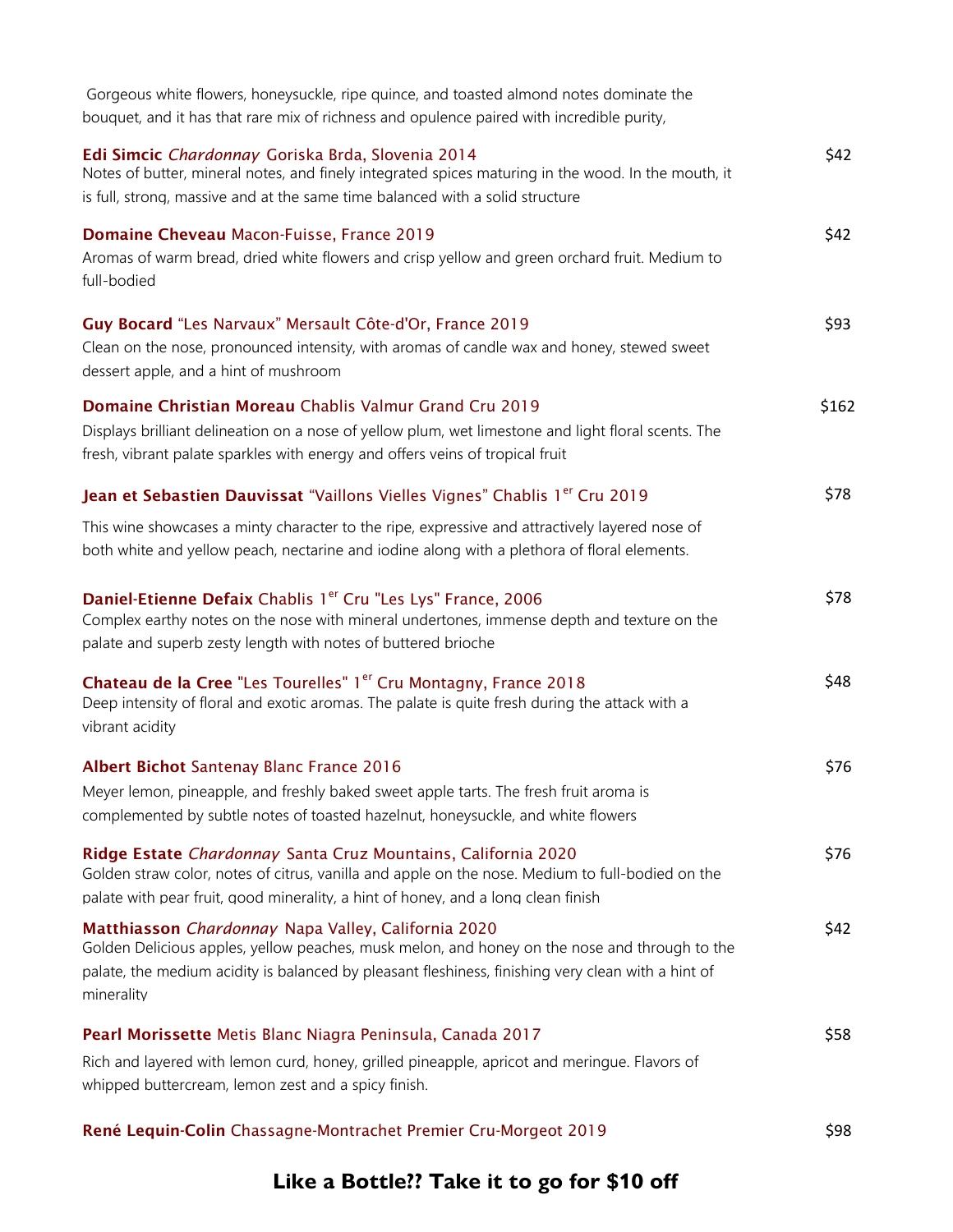| Notes of green apple, juicy stone fruit, honey, and flint lead to a lingering, silky finish. Fruit is<br>vinified and aged in barrel (20% new), which adds some extra oomph to the juice.                                                    |       |
|----------------------------------------------------------------------------------------------------------------------------------------------------------------------------------------------------------------------------------------------|-------|
| Domaine Louis Jadot (Heritiers) Corton-Charlemagne Grand Cru 2014<br>Pure scents and flavors of ginger, gentian, fresh herbs and menthol. More about minerals than<br>fruit but this juicy wine boasts terrific thrust and early personality | \$194 |
| Jean-Claude Ramonet Batard-Montrachet 2014<br>A gorgeous white, round and full of lime blossom, white peach, baking spice and mineral flavors.<br>Gets some lift from light tannins on the long, complex finish                              | \$825 |
| <b>ROSÉ WINE</b>                                                                                                                                                                                                                             |       |
| Weingut Beurer Rosé Trocken 2020<br>Majority Trollinger, with a bit of Zweigelt, Spätburgunder and Portugieser added for good<br>measure. Farmed certified Bio-D. Light and salty crushed melons and bursting berries                        | \$35  |
| Rune Rosé Willcox, Arizona 2020<br>A crisp and refreshing blend of Grenache, Syrah, Mourvèdre, Graciano, Petite Sirah, Tempranillo,<br>and Cabernet Sauvignon. Scents of spiced peaches enlivened by hints of lime zest                      | \$38  |
| Pax Trousseau Gris Russian River Valley, California 2021<br>Foot stomped grapes, wild fermented and aged in concrete. Watermelon rind, pink lady apples,<br>mildly grippy tannins, a touch of green.                                         | \$48  |
| Tatomer Rosé of Pinot Noir Edna Valley, California 2021<br>A fragrant nose of dark raspberry, ripe peaches and rose petals. On the palate, rich and lush with<br>peaches, cherries and candied orange.                                       | \$42  |
| Birichino "Vin Gris" Mendocino County, California 2021<br>Clean lines of bubblegum, strawberry and banana blossom show on the nose of this rosé, which<br>includes 62% Grenache, 12% Mourvèdre, 11% Cinsault, 9% Carignan and 6% Rolle.      |       |
| Domaine du Gros Nore Rosé Bandol Rhone, France 2020                                                                                                                                                                                          | \$60  |
| This savory rosé is loaded with flavors of red fruit, blood orange, fresh cut herbs, and sea salt                                                                                                                                            |       |
| Domaine Tempier Bandol Rosé Rhone, France 2020                                                                                                                                                                                               | \$64  |
| Tempier rosé, featuring zippy citrus zest, nectarine and peach, and a cool-fruited finish accented                                                                                                                                           |       |

by a biting herbaceousness.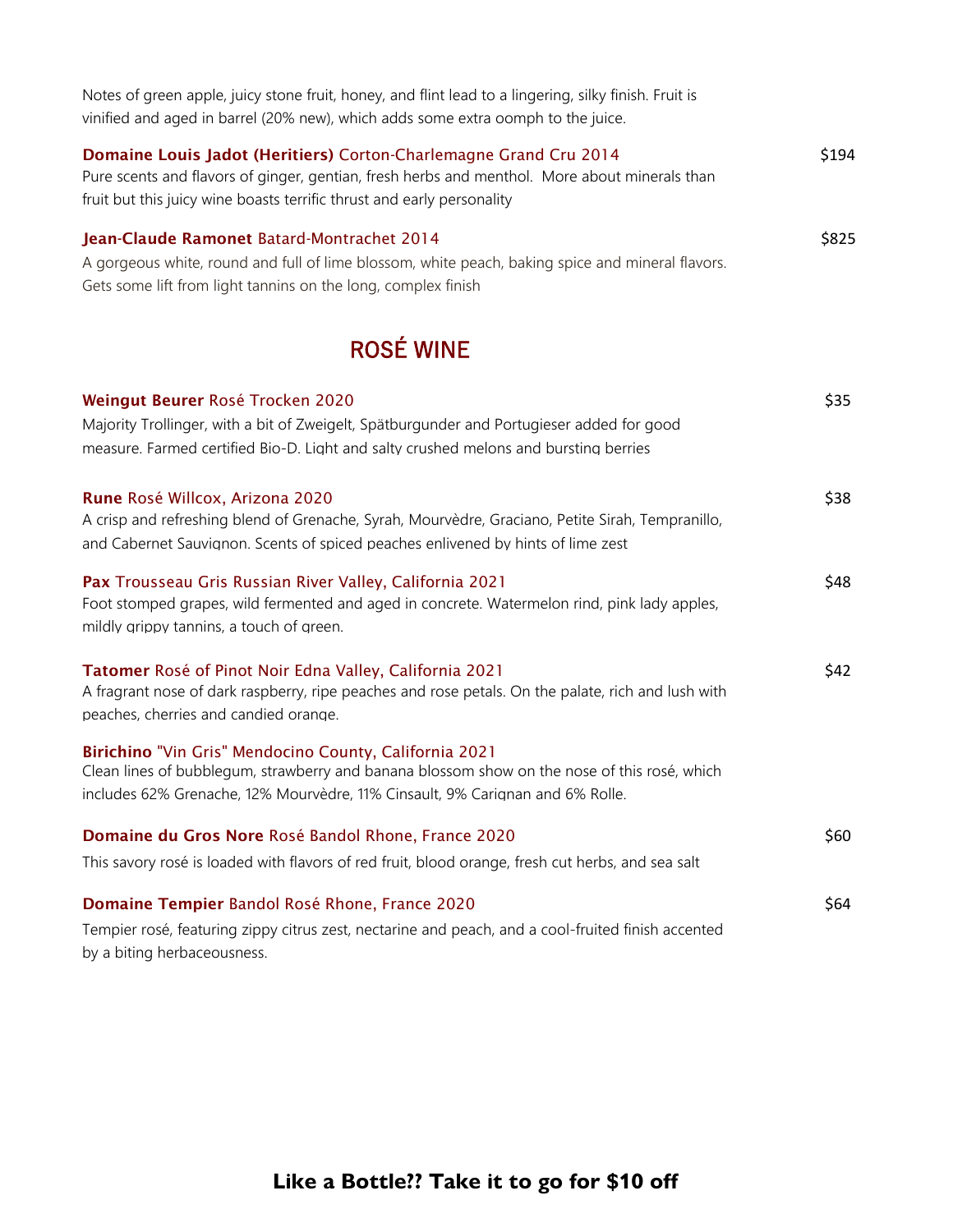#### RED WINE

| M. & C. Lapierre Morgon Beaujolais, France 2020<br>Lapierre makes all their wine sustainably from old vines, which shows in the quality and taste               | \$57 |
|-----------------------------------------------------------------------------------------------------------------------------------------------------------------|------|
| Morgon has bright expressive fruit characters as well as peppery and earthy notes                                                                               |      |
| Jean Foillard Morgon "Côte du Py" Beaujolais, France 2019                                                                                                       | \$48 |
| Deep, shimmering violet. Powerful, spice-tinged red and blue fruit preserve and floral pastille                                                                 |      |
| aromas are complemented by suggestions of musky earth and licorice                                                                                              |      |
| Domaine Louis-Claude Desvignes Morgon "Aux Pierres" 2020                                                                                                        |      |
| Aromas of wild berries, spices, rose petals, loamy soil and licorice. Medium to full-bodied, layered                                                            |      |
| and concentrated, with impressive reserves of ripe tannin and sapid fruit                                                                                       |      |
| Domaine de Rochegrés Moulin-A-Vent Beaujolais, France 2019                                                                                                      | \$52 |
| Aromatic and evocative of ripe cherry, fine floral then spicy notes, finishing on a touch of oak. The                                                           |      |
| palate is dominated by the roundness and fullness along with elegant tannins.                                                                                   |      |
| Domaine des Marrans "Les Marrans" Fleurie Beaujolais, France 2020<br>The mineral-inflected nose displays dark berry, cherry and floral qualities and a building | \$45 |
| suggestion of exotic spices. Pliant, juicy and appealingly sweet, offering concentrated blackberry,                                                             |      |
| Jean Foillard Beaujolais-Villages France 2019                                                                                                                   | \$48 |
| Incisive, mineral-accented cherry and black raspberry aromas are complemented by suggestions                                                                    |      |
| of pungent flowers and allspice. Sappy and focused on the palate, offering bitter cherry and dark                                                               |      |
| Laura Lardy "Gourde a'Gamay" Beaujolais-Villages France 2020                                                                                                    |      |
| Light-bodied, fruity, easy to drink with a typical hint of Beaujolais Villages character.                                                                       |      |
| Bernard et Benoît Landron "Gamay Tourjours" AOC Coteaux d'Ancenis 2020                                                                                          | \$45 |
| This tangy, incredibly expressive, certified organic bottling is made of 100% Gamay. Super                                                                      |      |
| fragrant and floral on this noise, this wine is alive with explosive raspberry and black currant<br>flavors.                                                    |      |
|                                                                                                                                                                 |      |
| Clos Roussely "Canaille" Gamay Loire, France 2020                                                                                                               | \$35 |
| Enticing aromas of cherries with a hint of earthiness. Mouth-watering minerality and bright red                                                                 |      |
| fruit with a velvety finish.                                                                                                                                    |      |
| Francois Cazin "Le Petit Chambord" Cheverny Rouge Loire, France 2020                                                                                            | \$40 |
| The aromas are mellow but complex with an underlying intensity that pulls through the long                                                                      |      |
| finish, which include soft tannins that do not quit.mas of cherries with a hint of earthiness. Mouth-                                                           |      |
| watering minerality and bright red fruit with a velvety finish.                                                                                                 |      |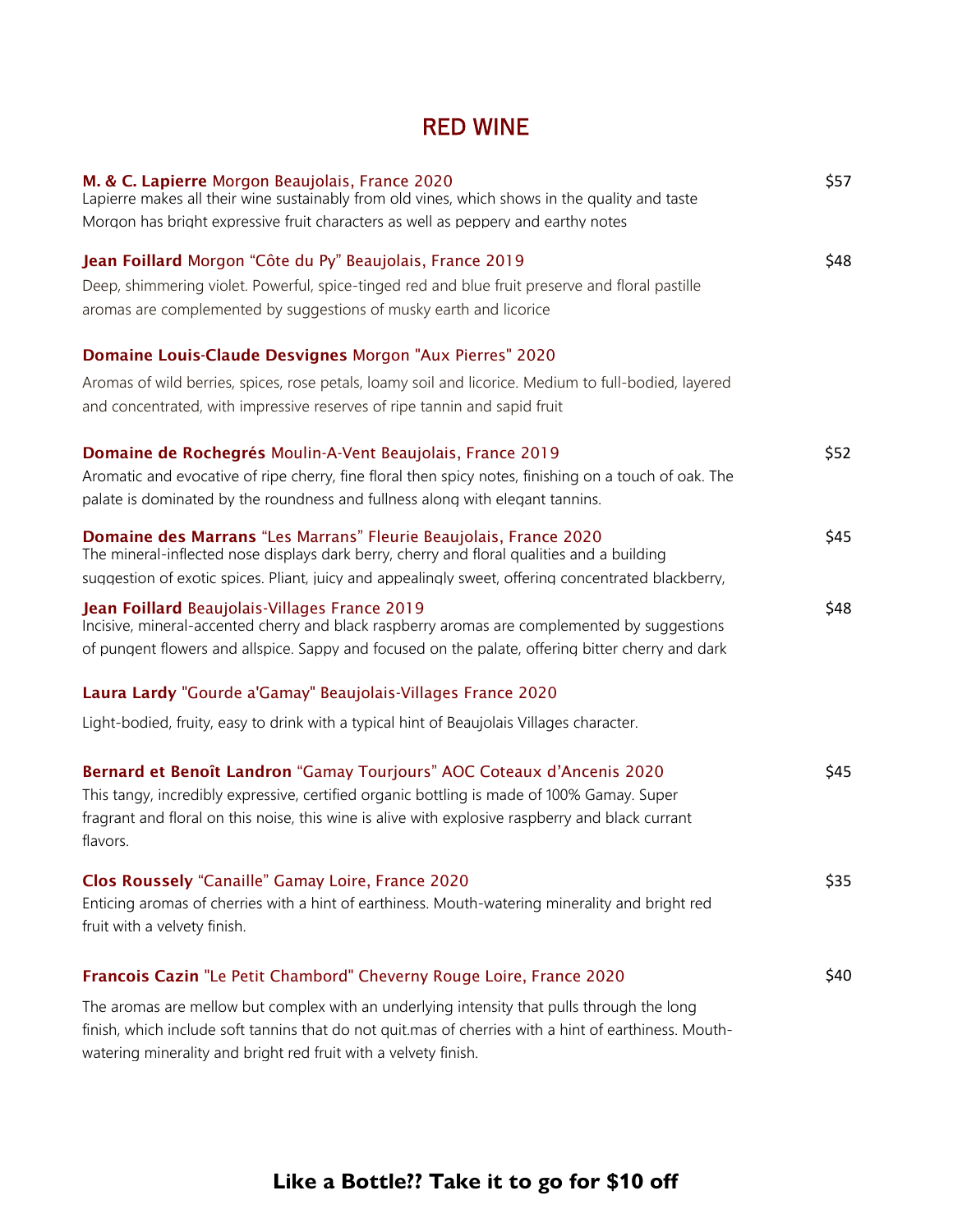| Alice Berthier Coteaux de Giennois Rouge Loire, France 2019                                                                                                                                                                                                 | \$42  |
|-------------------------------------------------------------------------------------------------------------------------------------------------------------------------------------------------------------------------------------------------------------|-------|
| The freshness on entry to the palate is partnered by a velvety texture. Cherries, blackberries and                                                                                                                                                          |       |
| blueberries develop to provide an excellent harmonious wine, with an uplifting touch of spice on<br>the finish.                                                                                                                                             |       |
| Pierre-Olivier Bonhomme "La Tesniere" Pineau d'Aunis Loire Valley 2020<br>Tart, juicy red fruit, lightly peppered with a rosy undertone                                                                                                                     | \$49  |
| <b>Domaine Pierre Guillemont</b> Savigny-Les -Beaune Jarrons 1 <sup>er</sup> Cru Burgundy, France 2015<br>Deep bouquet of red and black cherry, rich spice, licorice and soil. On the palate, the wine is<br>deep, full-bodied and almost lavishly textural | \$81  |
| Albert Bichot "Domaine Adelie" Mercurey, France 2019                                                                                                                                                                                                        | \$76  |
| The nose is redolent of wild, fruity aromas with notes of wild berries, plum and peach. The palate<br>is bursting with flavors of candy; it is fleshy and velvety and very smooth.                                                                          |       |
| La Pousse d'Or "Les Jarolieres" Pommard 1 <sup>er</sup> Cru France 2016<br>Succulent black cherry, cassis and iodine scents on the nose. Sweet menthol and crushed rocks<br>wrap around the finish                                                          | \$156 |
| Gerard Raphet "Les Bussieres" Chambolle-Musigny, France 2019<br>Aromas of pomegranate jam, raspberry, baking spices. Fresh and layered, with suave tannins;<br>flavors of summer berries, mineral notes.                                                    | \$158 |
| Domaine Huber-Verdereau Volnay France, 2017                                                                                                                                                                                                                 | \$86  |
| Generosity and density are balanced by ripe tannins and juicy black fruits. It shows structure as<br>well, with the tannins backing on to the fruit to give it shape and ageworthiness                                                                      |       |
| Domaine du Pavillon Corton Grand Cru - Clos des Maréchaudes France<br>This Grand Cru has plenty of black fruit character with smoky tannins and dense structure                                                                                             | \$192 |
| Domaine des Héritiers Corton Pougets Grand Cru France 2014<br>2015<br>Aromas of pepper, red berries, milk chocolate,<br>licorice. Plush and deep, ripe tannins; mineral notes on the finish                                                                 | \$199 |
| Domaine Julien Gerard "Les Bousselots" Nuits-Saint Georges 1 <sup>er</sup> Cru 2016<br>Earth, spice and floral-inflected red currant aromas give way to cool, intense and once again                                                                        | \$130 |
| Domaine De La Côte "Bloom's Field" Pinot Noir Sta Rita Hills, California 2013<br>Notes of sous bois, pepper, rose petal and cherry and darker berry fruits, it's elegant and lively on<br>the palate, with an attractive, focused and lengthy finish        | \$113 |
| Tatomer Pinot Noir Santa Barbara County, California 2019<br>Aromas of lightly poached cherry, hibiscus and wild sagebrush. The superfresh palate snaps with<br>sizzling acidity and zesty red-fruit flavors                                                 | \$52  |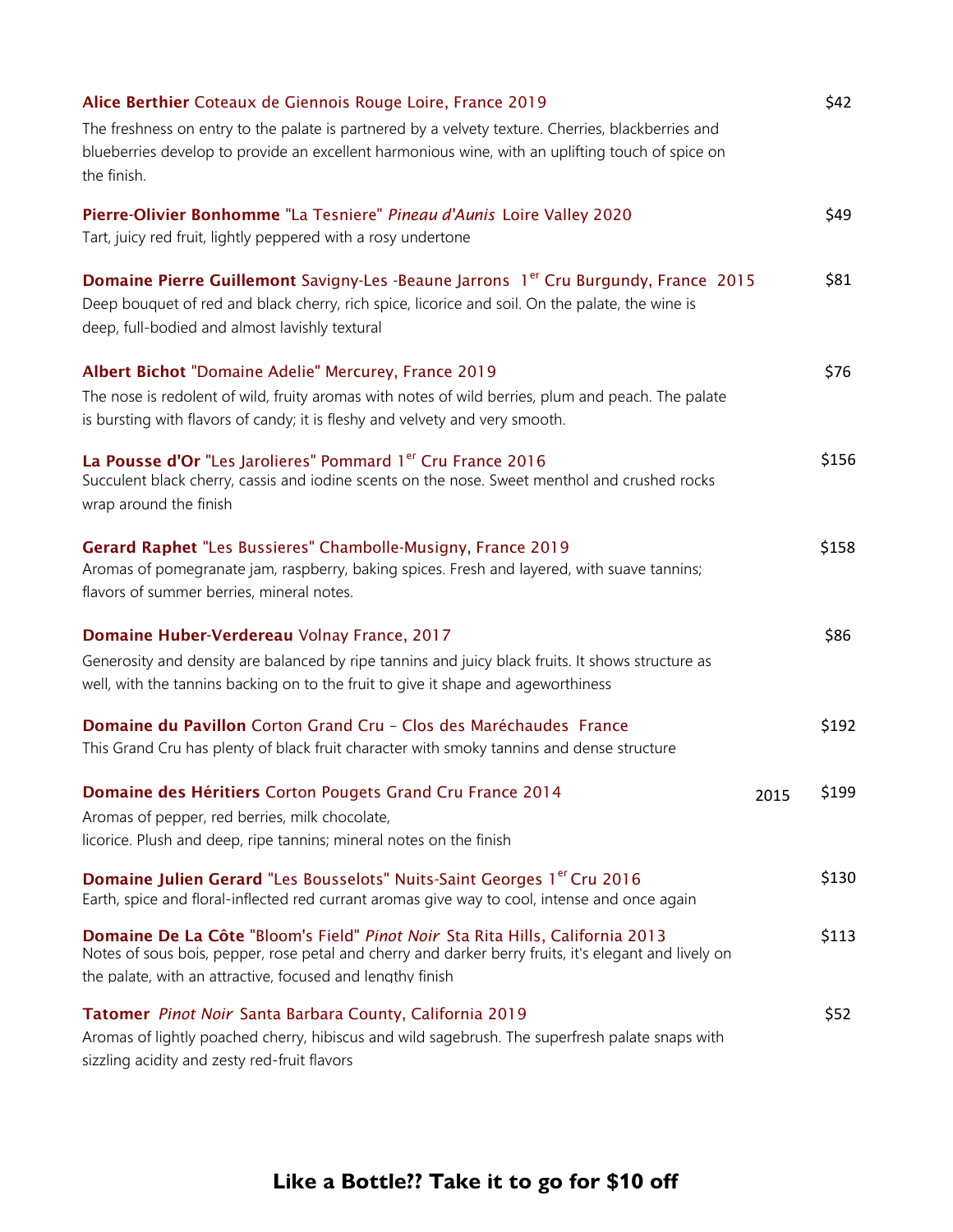| DuMol Pinot Noir "Western Reach" Russian River Valley, California 2018<br>Cranberry, crushed black cherry, woodsmoke, oolong tea leaves and pipe tobacco on the nose<br>with notes of earth, strawberry and cola. The light to medium-bodied palate offers a great            | \$96 |
|-------------------------------------------------------------------------------------------------------------------------------------------------------------------------------------------------------------------------------------------------------------------------------|------|
| Rootdown Pinot Noir Cole Ranch, Mendocino County 2020<br>The vibrant berry notes mingle with rosemary, blood orange, slate, and lead into a long, chewy,<br>savory finish.                                                                                                    | \$54 |
| Muga Rioja Reserva Crianza, Spain 2017<br>Primary fruit aromas of raspberry and blackberry, secondary aromas of vanilla and liquorice and a                                                                                                                                   | \$34 |
| subtle hint of tertiary aromas such as chocolate and ripe fruit<br>G.D. Vajra Barbera d'Alba, Piemonte, Italy 2018                                                                                                                                                            | \$42 |
| Powerful and rich on the nose, it is concentrated and smooth leaving room for hay, tobacco and<br>spices. On the palate, black fruits are layered with mineral graphite notes                                                                                                 |      |
| Tenuta Migliavacca Grignolino del Monferrato Casalese Italy 2020<br>In the glass it exhibits a bright orange-red color; the aromatic bouquet is inviting and refined,<br>characterized by floral and spicy notes. The sip is astringent but balanced                          | \$48 |
| Proprieta Sperino "Uvaggio" Piedmont, Italy 2018<br>80% Nebbiolo, 15% Vespolina and 5% Croatina. Red-fruited nose is subtle and understated,<br>medium-bodied, considerable intensity, with flavours of redcurrants, mint and exotic spice.                                   | \$57 |
| Bruno Verdi "Buttafuoco" Oltrepo Pavese, Italy 2020<br>80% Nebbiolo, 15% Vespolina and 5% Croatina. Red-fruited nose is subtle and understated,<br>medium-bodied, considerable intensity, with flavours of redcurrants, mint and exotic spice.                                |      |
| GD Vajra "Claré JC" Nebbiolo Langhe, Italy 2021<br>Showing a luminous and bright ruby color, the bouquet shyly reveals wild cherry fruit and cassis.<br>In a second moment, you taste bitter almond, candied lilac and hints of fresh garden herb or<br>rosemary blossom.     | \$40 |
| Matteo Correggia "La Val dei Preti" Roero Piemonte, Italy 2017<br>Abundant aromas of red fruit, pressed rose, cola, licorice, tar and tilled earth. The presentation is<br>smooth, rich and enduring                                                                          | \$45 |
| Antoniolo Gattinara Reserva 2016<br>Loaded with finesse, scents of violet, perfumed berry, crushed herb and tilled earth. The palate                                                                                                                                          | \$75 |
| conveys raspberry, cherry, licorice and cinnamon framed in firm, refined tannins                                                                                                                                                                                              |      |
| Torraccia del Piantavigna "Vendemmia" Gattinara DOCG 2016<br>The color is garnet, with orange reflections. The nose is delicate and elegant, with delicate hints of<br>rose, dried fruit and straw. On the palate, the 2016 vintage is soft, slender, but decisive and broad, | \$69 |
| which evolves on a delicate and pleasant vegetal and mineral register.                                                                                                                                                                                                        |      |
| Sottimano Nebbiolo Langhe, Italy 2020<br>Abundant aromas of red fruit, pressed rose, cola, licorice, tar and tilled earth. The presentation is<br>smooth, rich and enduring                                                                                                   | \$76 |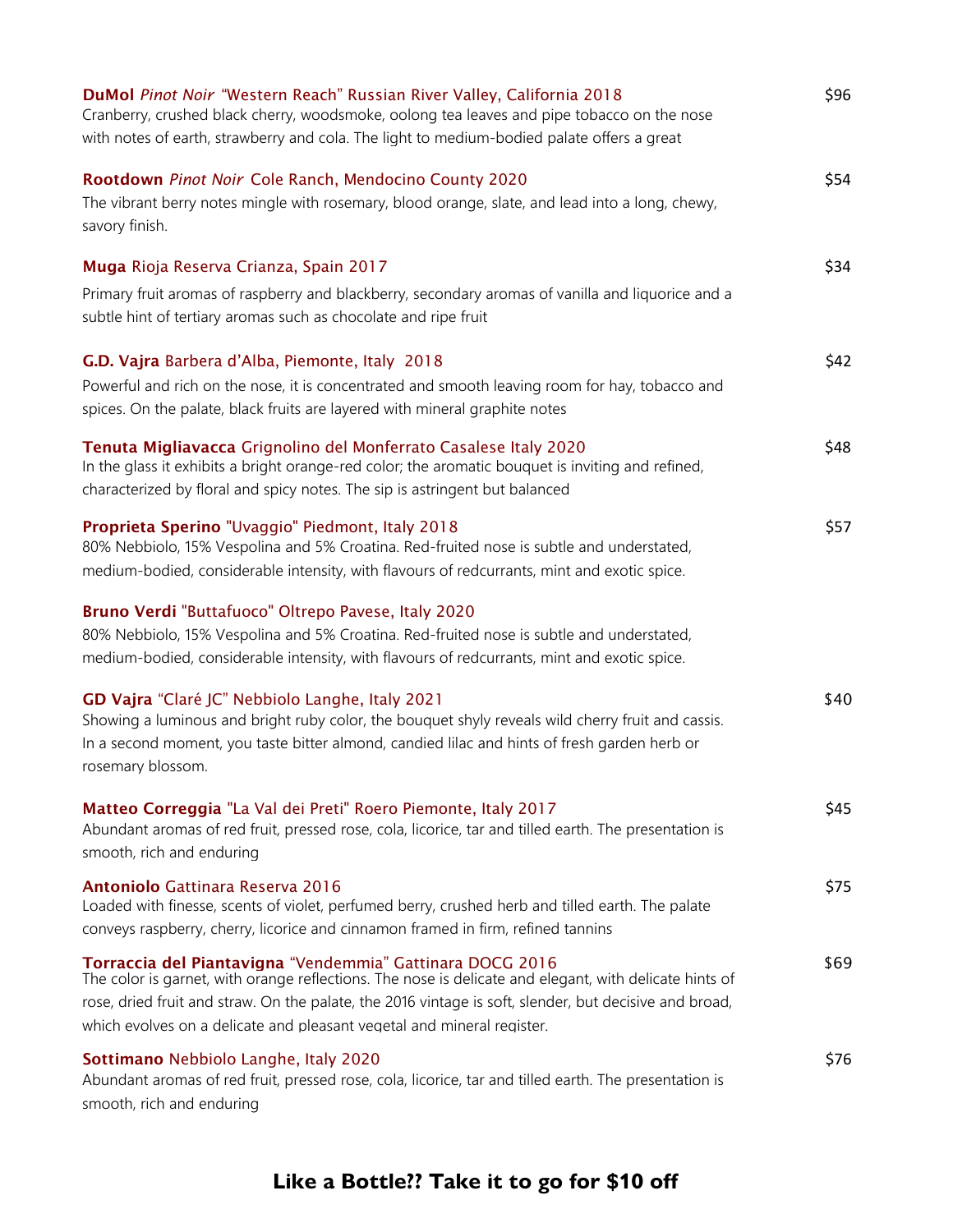| Produttori Barbaresco DOCG Italy 2018<br>Classic Barbaresco color with scents of spices, pepper, and black cherries. Powerful, firm, elegant<br>and ethereal.                                                                                                                                                                           | \$69  |
|-----------------------------------------------------------------------------------------------------------------------------------------------------------------------------------------------------------------------------------------------------------------------------------------------------------------------------------------|-------|
| Cavalloto Barolo "Bricco Boschis" Piedmont, Italy 2017<br>Ruby red at the core with slight garnet reflections, this intense Barolo has an ethereal nose, with<br>powerful aromas of dried fruit, jam, licorice, and violet. A rich, full-bodied wine, it is warm and<br>quite soft, with evident but ripe and sweet tannins             | \$115 |
| E Pira E Figli "Mosconi" Barolo Piemonte, Italy 2016                                                                                                                                                                                                                                                                                    | \$138 |
| 100% Nebbiolo This wine has plenty of character and a powerful body; flavors of black cherry,<br>savory herbs, mint, tobacco, and almonds                                                                                                                                                                                               |       |
| Le Ragnaie Brunello di Montalcino Italy 2016<br>Featuring black cherry, black currant, licorice, iron and spice aromas and flavors. Though firmly<br>structured and compact, there's an energy here and an overall balance that makes this red<br>compellina. Ends with a terrific finish, evokina fruit, spice and underbrush accents. | \$95  |
| Passopisciaro "Passorosso" Etna Rossa DOC 2018<br>Aromas of ripe wild berry and Mediterranean scrub alongside a whiff of eucalyptus, The palate<br>offers crushed raspberry, strawberry compote, licorice and notes of exotic incense framed in taut,<br>fine-grained tannins.                                                          | \$59  |
| Domaine Courbis Saint-Joseph Rouge France 2019                                                                                                                                                                                                                                                                                          | \$58  |
| A deep, intense wine, it is a wonderful expression of the perfumed, spicy Syrah grape when<br>grown in the best vineyard sites. Its velvety palate bursts with ripe plum and bramble flavours.                                                                                                                                          |       |
| Domaine Courbis Saint-Joseph Rouge France 2019                                                                                                                                                                                                                                                                                          |       |
| A deep, intense wine, it is a wonderful expression of the perfumed, spicy Syrah grape when<br>grown in the best vineyard sites. Its velvety palate bursts with ripe plum and bramble flavours.                                                                                                                                          |       |
| Etienne Becheras "Le Prieuré d'Arras" Saint-Jospeh Rouge France 2018<br>It is often voluminous with sweet blackberry fruit and an undercurrent of licorice, game, and a<br>firm, sweet tannic structure, a wine of exquisite value.                                                                                                     | \$53  |
| Domaine De Gouye "Vielles Vignes" Saint-Joseph, France 2017<br>Fabulous detail and purity with Blackberry, boysenberry, blueberry, damson plum and currant<br>fruits adding subtle kirsch and creme de cassis along with crunchy mineral, peppercorns, liquid<br>violets anise and a faint hint of camphor and leather/earthiness       | \$70  |
| Paul Jaboulet Aîné Crozes-Hermitage, France 2016                                                                                                                                                                                                                                                                                        | \$65  |
| A Northern Rhône Syrah has flavors of raspberry, dark cherry, violets, anise, and cracked pepper                                                                                                                                                                                                                                        |       |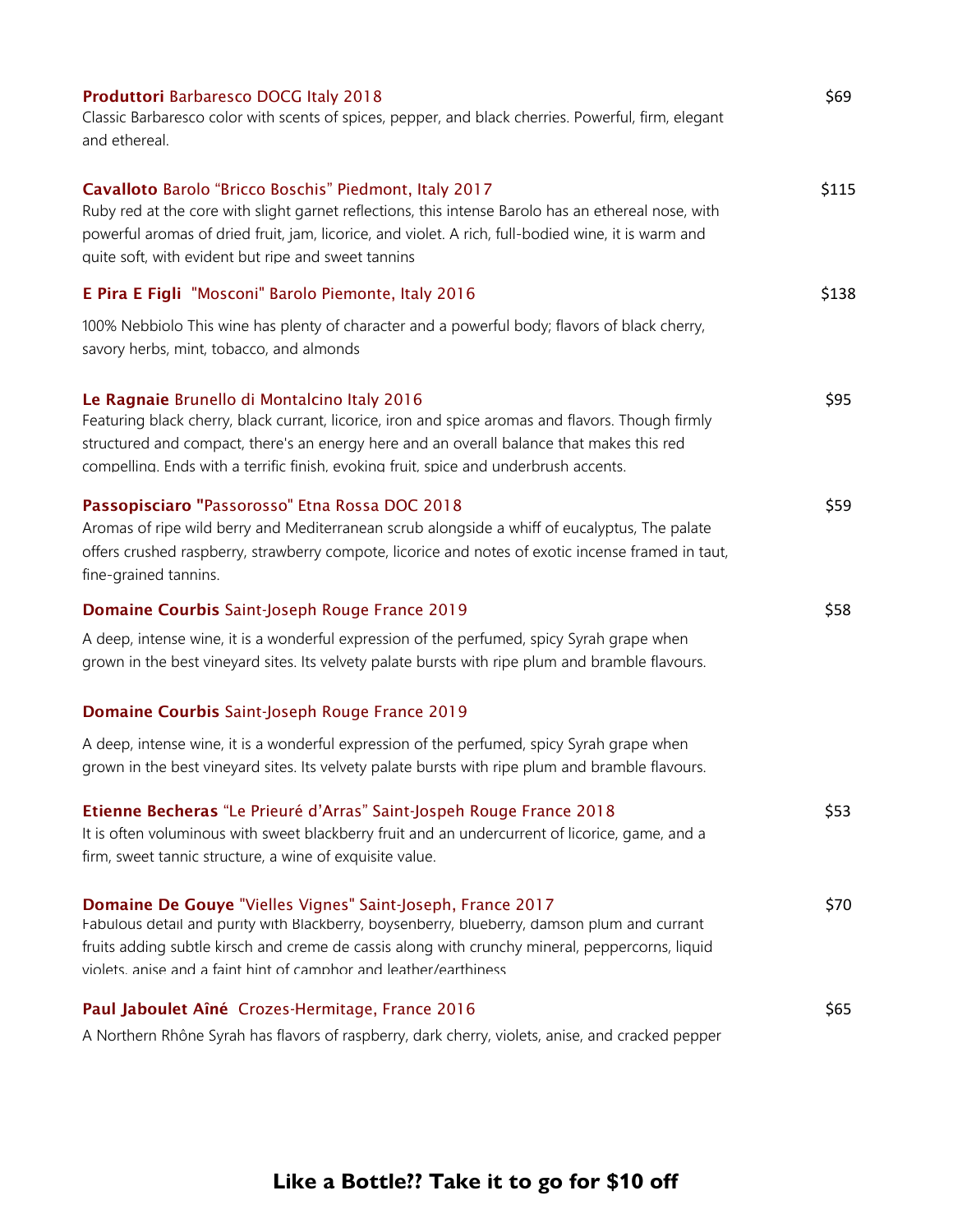| J.L Chave "Farconnet" Hermitage Rhone, France 2018<br>On the nose this has fresh darker red fruits like plums and black berry notes. Earthy, red florals<br>and roasted herbs. Very elegantly structured on palate, good acidity and very suave tannins.                                                                      |      | \$96  |
|-------------------------------------------------------------------------------------------------------------------------------------------------------------------------------------------------------------------------------------------------------------------------------------------------------------------------------|------|-------|
| Clean and satisfying finish.                                                                                                                                                                                                                                                                                                  | 2019 | \$370 |
| J.L Chave Hermitage, France<br>Cassis, plum reduction and blackberry compote flavors unfurl slowly with notes of black tea,<br>singed alder, tar, warm loam and dried anise. Shows grace, power and wonderful length, with the<br>finish, built on tannins at first glance, revealing buried acidity and latent mineral notes | 2017 | \$335 |
| Alain Voge "Les Chailles" Cornas, France 2016                                                                                                                                                                                                                                                                                 |      | \$88  |
| A beautiful nose of dark fruit, violets, and minerals. A structured palate and a nice and long finish                                                                                                                                                                                                                         |      |       |
| Phillippe Viret "Renaissance" Vin de France 2016<br>This wine is a blend of traditional, local grape varieties from the region - it is concentrated,<br>loaded with red fruit, balanced acidity, a grainy texture, and a hint of minerals                                                                                     |      | \$58  |
| Chateau de Saint Cosme "Les Deux Albion" Côtes du Rhône France 2019<br>A classic Rhône blend with depth, structure, and finesse. Aromas and flavors of roasted game,<br>mesquite, and olive, crushed plum, and black currants                                                                                                 |      | \$40  |
| J.L Chave "Mon Coeur" Côtes du Rhône France 2019<br>A ripe, seductive style, with dark cherry and plum notes gliding through, laced with dark tea and<br>mesquite accents along the way.                                                                                                                                      |      | \$48  |
| Domaine Du Vieux Télégraphe Châteauneuf-du-Pape, France 2018<br>This voluptuous wine balances its red cherry and strawberry flavors with savory tones of dried<br>herbs, leather and brine                                                                                                                                    |      | \$128 |
| Domaine du Galet des Papes Châteauneuf-du-Pape, France 2001<br>The medium deep ruby/pink-edged 2001 Chateauneuf du Pape offers spicy, earthy, peppery<br>notes with the fruit component well in the background. More terroir-driven and less obviously<br>fruity than many of its peers                                       |      | \$89  |
| Cayuse 'Armada Vineyard' Syrah, Walla Walla Valley, Washington 2015                                                                                                                                                                                                                                                           |      | \$205 |
| Smoke, fireplace, mushroom, black cherry, currants, and olive notes all emerge from this rich, and<br>structured Syrah that has incredible purity of fruit, developing a saline/bloody, meaty character                                                                                                                       |      |       |
| Limerick Lane Syrah "Headpruned" Russian River Valley, California 2014<br>Notes of lavender, ground pepper, blackcurrants, black cherries, raw meat and smoked game are<br>all present in this full-bodied, richly fruity, Rhône-like wine                                                                                    |      | \$65  |
| Stolo "Creekside Estate" Syrah San Luis Obispo County, CA<br>Very consistently dark, structured and flavorful, with complex currant, cedar, espresso and smoky<br>oak flavors.                                                                                                                                                |      | \$80  |
| Jolie-Laide "North Coast" Syrah Sebastopol, California 2018                                                                                                                                                                                                                                                                   |      | \$64  |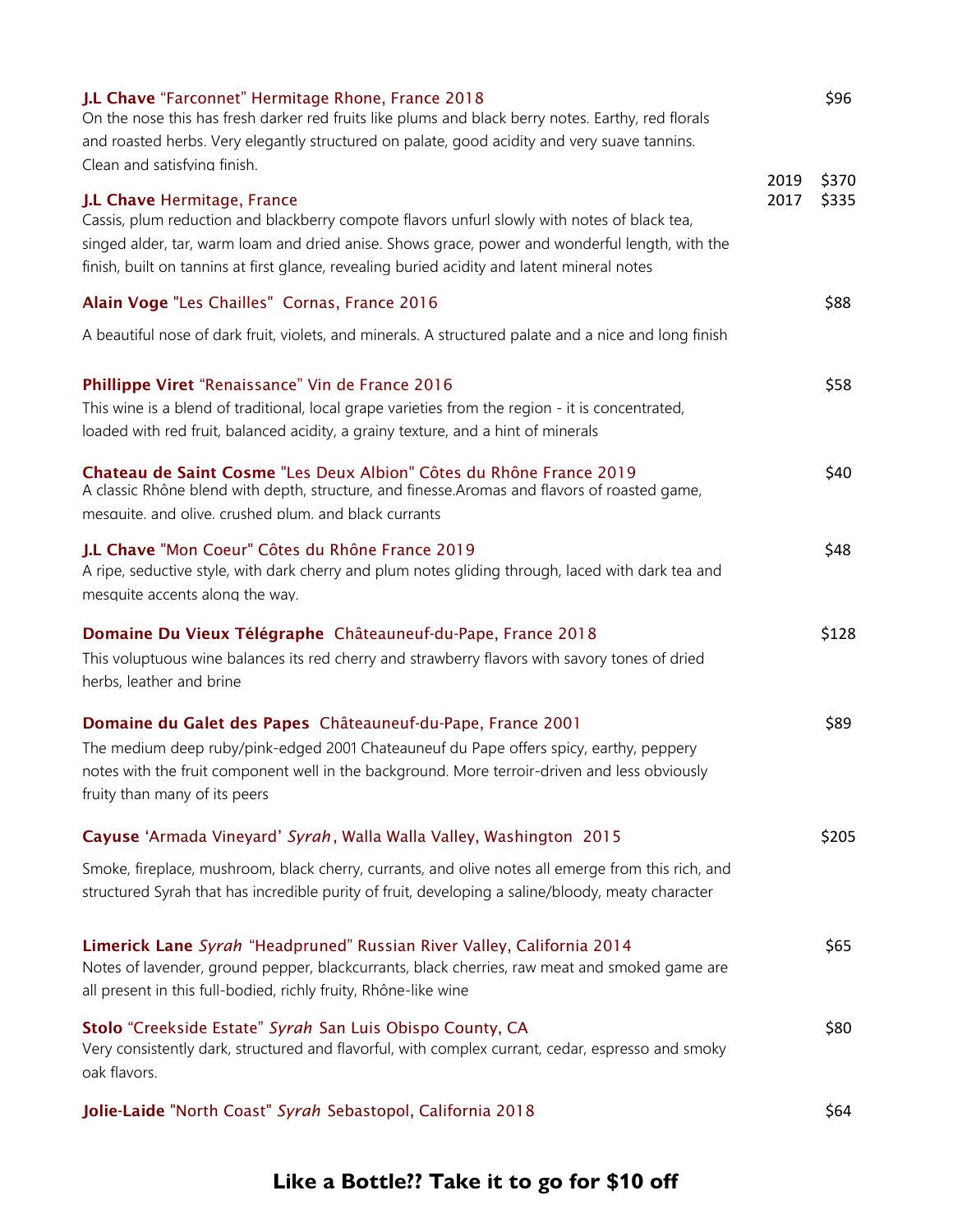| Black pepper, leather, red fruit, cedar, tobacco and dried herbs add striking layers of nuance that<br>develop first in the aromatics and then further on the palate                                                                                                                                                                        |       |
|---------------------------------------------------------------------------------------------------------------------------------------------------------------------------------------------------------------------------------------------------------------------------------------------------------------------------------------------|-------|
| Arnot-Roberts "Sonoma Coast" Syrah Sonoma County, California 2018<br>A rush of blueberry, black pepper, sage and mint builds in a racy, super-expressive Syrah that hits<br>all the right notes. Bright floral-infused top notes punctuate the finish                                                                                       | \$60  |
| Qupé Syrah Santa Maria Valley, California 2018<br>This Syrah pours deep purple color with aromas of blackberry, black raspberries and hints of cola<br>and leather. Flavors are savory with a spicy smoky character, refreshing juicy acidity and a touch                                                                                   | \$63  |
| Rune "Colibri" Mourvedre Sonoita, Arizona 2016<br>Using a "wild" yeast fermentation this Arizona Mourvedre has notes of red plum, currant, cured<br>meats and Herbs de Provence                                                                                                                                                             | \$55  |
| Slacker "Self Esteem" Red Blend Paso Robles, California 2018<br>Candied strawberries and roses jump out of the glass, sending signals to your brain that you may<br>in fact be relaxing on a beach in the summer at this very moment. This brilliant ruby wine<br>showcases the beauty and uplift of dry farmed Grenache treated with care. |       |
| Unti "Cuvée Foudre" Dry Creek Valley GSM Sonoma County, California 2016<br>A great GSM blend that blooms along the way, offering refined but compelling dried cherry,<br>smoked meat and peppered anise flavors that take on richness toward fine-grained tannins                                                                           | \$78  |
| Tablas Creek "En Gobelet" Paso Robles, CA 2019<br>A deep and appealing nose of black raspberry, aged ribeye, black pepper, and soy. The mouth is<br>dense with powerful fruit, with cracked peppercorn and licorice giving relief.                                                                                                          | \$85  |
| L'Aventure "Côte à Côte" GSM Blend Paso Robles, California 2019<br>Full-bodied richness and depth as well as brilliant notes of blackberries, black raspberries, ground<br>pepper, potpourri, and flowery incense aromas and flavors.                                                                                                       | \$140 |
| Epoch "Authenticity" Red Blend Paso Robles, California 2017<br>Classic Paso Robles notes of blueberries, melted licorice, ground pepper, cured meats, and bacon<br>fat all flow to a deep, full-bodied, opulent wine with terrific purity, a rounded, sexy texture, and a<br>seriously good finish.                                         | \$105 |
| Lo-Fi Cabernet Franc Santa Barbara County, California 2021<br>A juicy and crunchy chillable wine with bright red fruit and spice. Unfined, unfiltered and low<br>sulfites.                                                                                                                                                                  | \$41  |
| Domaine de Pallus "Les Pensées de Pallus" Chinon, France 2014<br>This Cabernet Franc is rich with flavors of plum, black cherry, red currant, pepper, olives, and<br>salinity                                                                                                                                                               | \$42  |
| Manoir de la Tête Rouge "Bagatelle" Cabernet Franc AOC Saumur 2020<br>Leathery, earthy, smoke hover around juicy red fruits and a bit of licorice spice- light bodied, dry<br>round, lush.                                                                                                                                                  | \$38  |
| Alfredo Maestro "El Rey del Glam" Castilla y Leon, Spain 2020                                                                                                                                                                                                                                                                               | \$55  |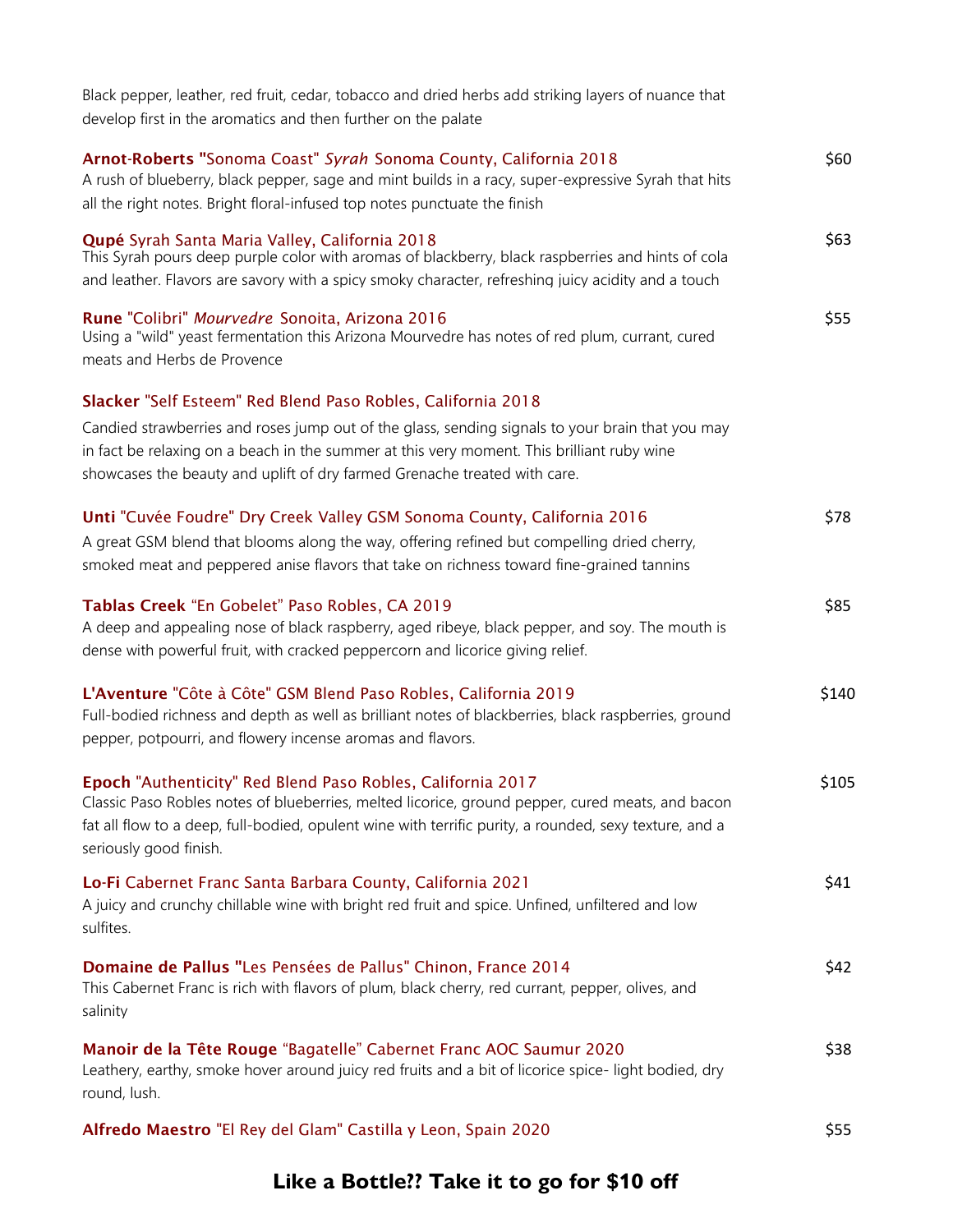| A powerful red, herbal in the nose with notes of raspberry and Amarena cherry. On the<br>palate fresh walnut, cacao, and pomegranate                                                                                                                    |       |
|---------------------------------------------------------------------------------------------------------------------------------------------------------------------------------------------------------------------------------------------------------|-------|
| <b>Chateau Sainte Eulalie Minervois France 2020</b><br>Filled with ripe, rich fruit and a plethora of spices, leather, and pepper.                                                                                                                      | \$44  |
| Benjamin Taillandier "Laguzelle*" Minervois France 2020<br>Dark cherry, cranberry, with some moss mushroom earthy qualities but not funk surrounds<br>this red wine. Nice medium-lower acidity with low tannin. Great versatile everyday drinking but   | \$39  |
| Perinet "Merit" Priorat DOQ Spain 2017<br>Floral and fruit-forward with strawberry and red currant notes followed by hints of wild herbs and<br>mineral tones                                                                                           | \$55  |
| Miguel Torres "Vigno" Carignan Valle de Maule, Chile 2016<br>Merlot and Cabernet Franc with a touch of Malbec this is nice, old-school Bordeaux from a small,<br>quality-minded chateau that works biodynamically                                       | \$45  |
| Lo-Fi Malbec Santa Barbara County, California 2020<br>Lo-Fi Wines Malbec is a big and bold take on this dark-skinned varietal that is unmistakably<br>Californian in style. Big berry fruit and spice.                                                  | \$45  |
| Matias Riccitelli Malbec Valle de Uco, Argentina 2018<br>Embodies plenty of flowers, wild herbs and spices; abundant, fine-grained tannins; and a dry,<br>serious finish                                                                                | \$50  |
| Gran Enemigo Red Blend Mendoza, Argentina 2014<br>The nose presents sweet aromas of black ripen fruits with hints of vanilla and chocolate, which<br>appear after the oak ageing. The mouthfeel is sweet with structured, persistent tannins due to the | \$109 |
| Château la Grolet Bordeaux Rouge (Cotes de Bourg) France 2019<br>Merlot and Cabernet Franc with a touch of Malbec this is nice, old-school Bordeaux from a small,<br>quality-minded chateau that works biodynamically                                   | \$42  |
| Chateau Latour "Pauillac de Latour" Pauillac, France 2016<br>Crushed stone, iodine and graphite with blackcurrants and blackberries. A medium body with<br>ultra fine tannins that are ever so polished and give length and energy to the wine.         | \$156 |
| Chateau Moulin de Tricot Bordeaux Rouge Margaux, France 2016<br>Notes of dark fruit, cedar, baking spice, and wet forest floor, marked by well-integrated tannins<br>and a lingering finish                                                             | \$78  |
| Chateau Montrose "La Dame de Montrose" Bordeaux Rouge, Saint Estephe France 2010<br>Magnificent scents of chocolate, leather, plums and currants, with the oak a whispered perfume.<br>Tapered power on the palate; a shapely silhouette                | \$138 |
| Chateau Saint-Pierre Saint-Julien Grand Cru Bordeaux, France 2010                                                                                                                                                                                       | \$133 |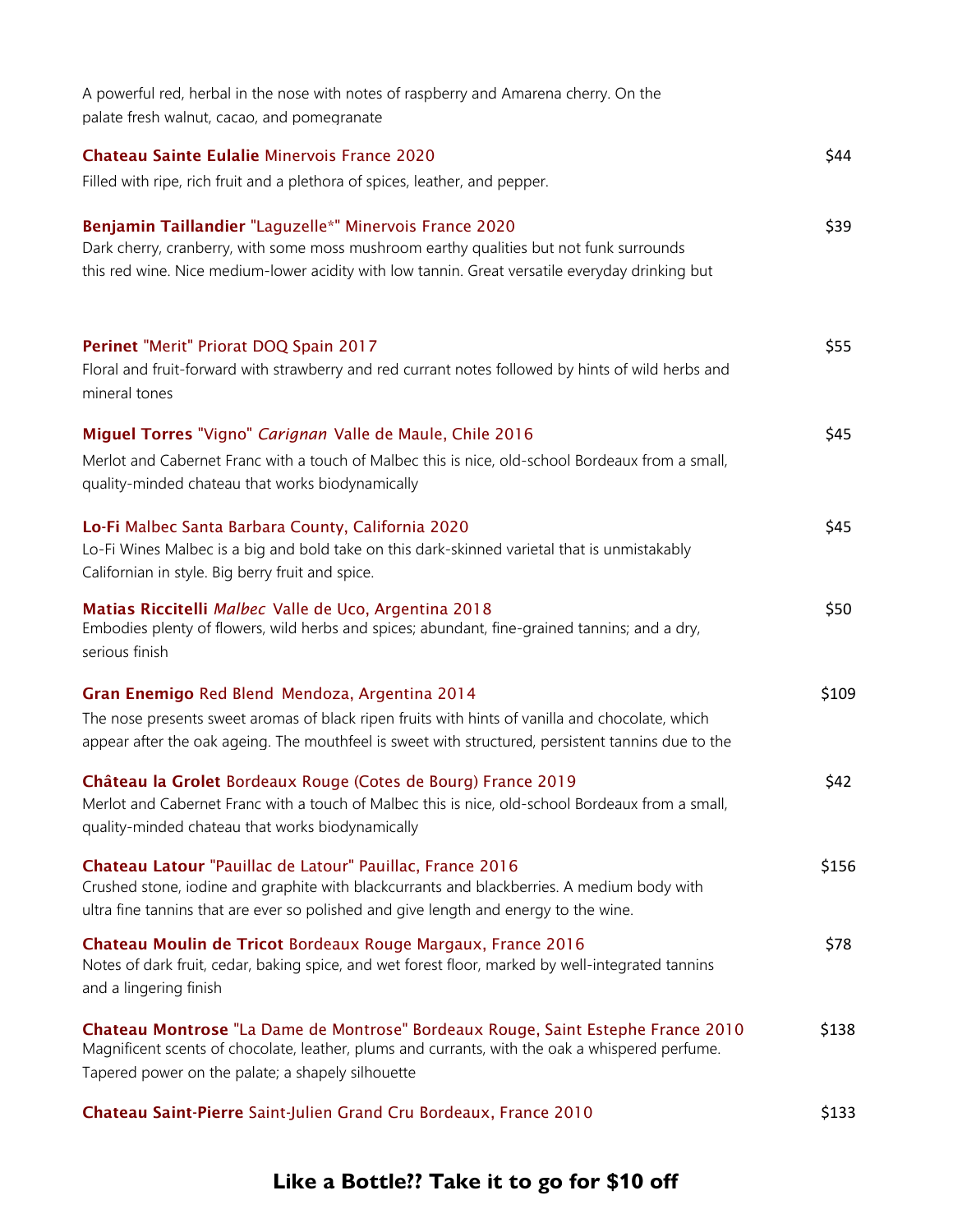| The wine has a black- purple color and a brilliant nose of scorched earth, creme de cassis,<br>espresso roast, blackberries, truffles and licorice. Full-bodied, extremely powerful.                                                                                                                                   |       |
|------------------------------------------------------------------------------------------------------------------------------------------------------------------------------------------------------------------------------------------------------------------------------------------------------------------------|-------|
| Chateau Ducru-Beaucaillou Bordeaux Rouge Saint-Julien France 2010<br>Bold and expressive blackcurrant cordial, baked plums and mulberries scents plus wafts of<br>menthol, Marmite toast, black olives and dried lavender                                                                                              | \$615 |
| Clos Saint-André Bordeaux Rouge Pomerol, France 2016<br>Rich and plush in both red and black fruit, the wines boasted deep flavors of cherry and plum<br>alongside sophisticated notes of spice and forest floor bolstered by smooth tannins                                                                           | \$156 |
| Clos L'Eglise Bordeaux Rouge Pomerol, France 2006<br>Magnificent scents of chocolate, leather, plums and currants, with the oak a whispered perfume.<br>Tapered power on the palate; a shapely silhouette                                                                                                              | \$163 |
| Tenuta di Arceno "Valadorna" Toscana, Italy 2015<br>The 2015 Valadorna (65% Merlot, 11% Cabernet Franc, 19% Cabernet Sauvignon and 5% Petit<br>Verdot) is a thickly endowed red wine that boasts a rich and lasting grip on the palate. The                                                                            | \$65  |
| Alpha Omega "Two <sup>2</sup> " Bordeaux Blend Napa Valley, California 2017<br>Beautiful balance between spices, such as cinnamon and thyme, and fruit, such as cherries and<br>raspberries, with tobacco leaf, cedar, caramel and hibiscus                                                                            | \$60  |
| Ridge Estate "Monte Bello" Santa Cruz Mountains, California 2018<br>Intense blackberry fruit aromas, black currant, exotic barrel spice, toasted oak, licorice, and<br>complex forest notes. Rich mountain fruit entry, refreshingly high acid, full chalky tannin structure,<br>and sweet oak; strong mineral finish. | \$270 |
| Stony Hill Cabernet Sauvignon Napa Valley, California 2013<br>This wine is elegant from start to finish. Enjoy its bright aromas and flavors of bright red fruits and<br>savory spices.                                                                                                                                | \$98  |
| Ridge Estate Cabernet Sauvignon Santa Cruz Mountains, California 2019                                                                                                                                                                                                                                                  | \$105 |
| Saturated purple color with notes of black cherry, chai spice, chaparral and toasted oak. Bramble<br>fruit on the palate with round, supple tannins, herbal forest character, and a long finish.                                                                                                                       |       |
| Corison "Kronos Vineyard" Cabernet Sauvignon Napa Valley, California 2017<br>Aromas of blackberry, spice, and licorice are followed by a perfectly balanced palate and flavors<br>of lush plum, cherry, leather, mint, and spice                                                                                       | \$240 |
| Chappellet "Pritchard Hill" Cabernet Sauvignon Napa Valley, California 2015<br>Notions of blackberry pie and blueberry tart with sparks of dried herbs, earth and savory/meaty<br>suggestions. Full-bodied, rich and concentrated                                                                                      | \$330 |
| Wynns "Cabernet Sauvignon Coonawarra, Australia 2012<br>A medium-weight, supple Cabernet with notes of vanilla, brown sugar, mint, and cassis                                                                                                                                                                          | \$58  |